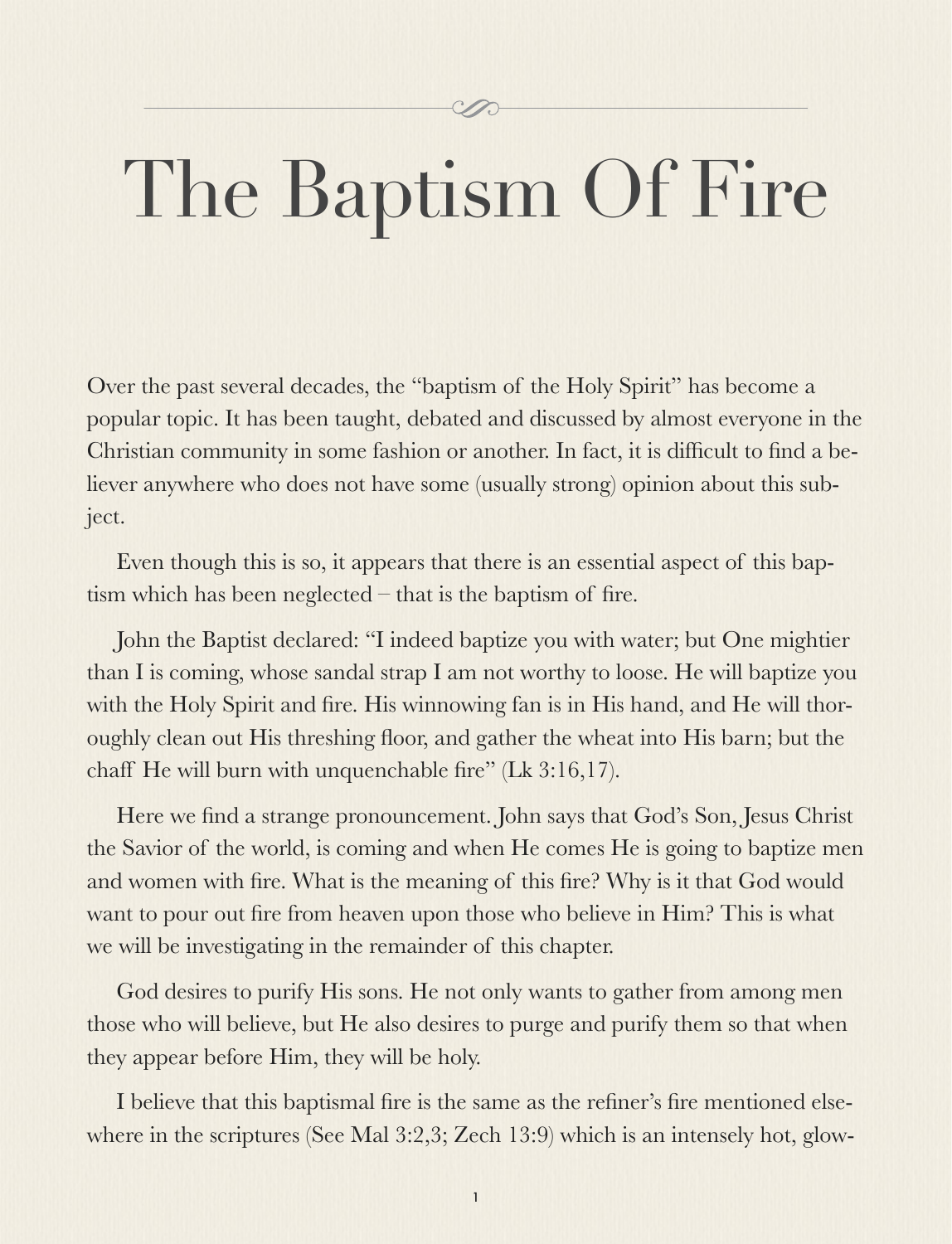ing bed of coals. It is this kind of fire that a gold or silversmith would use to purge all the impurities from the metals with which he is working. In this same way God is baptizing us with His fire to cleanse us, to purify us and to make us ready for His appearing.

### FIERY TRIALS

Now what does this mean to us as believers today? Peter tells us that we should not think it strange concerning the fiery trials which come upon us (I Pet 4:12). We as believers should not be amazed if in our walk with the Lord we go through times of intense difficulty or suffering.

If while we are loving God with all our hearts and seeking to serve Him we find ourselves surrounded by adversity, distress and trouble we should not be surprised. This is simply the trial of our faith (I Pet 1:7).

Once we receive the Lord Jesus Christ, this is just the beginning of a lifelong process during which God purifies us inwardly. Jesus Christ came not only to forgive us for our sins, but to deliver us from sin.

Since His resurrection from the grave He has the power not only to forgive sins but to cleanse from sin, causing us to be as He is so that we no longer live in sin. His life living within us gives us the power to rise above sin.

I am not saying here that a purified Christian could never sin, but that the tendency to sin is taken away. The desire for sin is removed and, to a great extent, their life is perfected.

Unfortunately, this kind of holy living is neither cheap nor easy. In order to attain it, our life must be tried. No one comes to holiness naturally, but only after the severest testing.

The things through which God is putting you today are exactly what you need in order to be purified. Don't think that your situation is too hard or that it is something from the devil, something ungodly.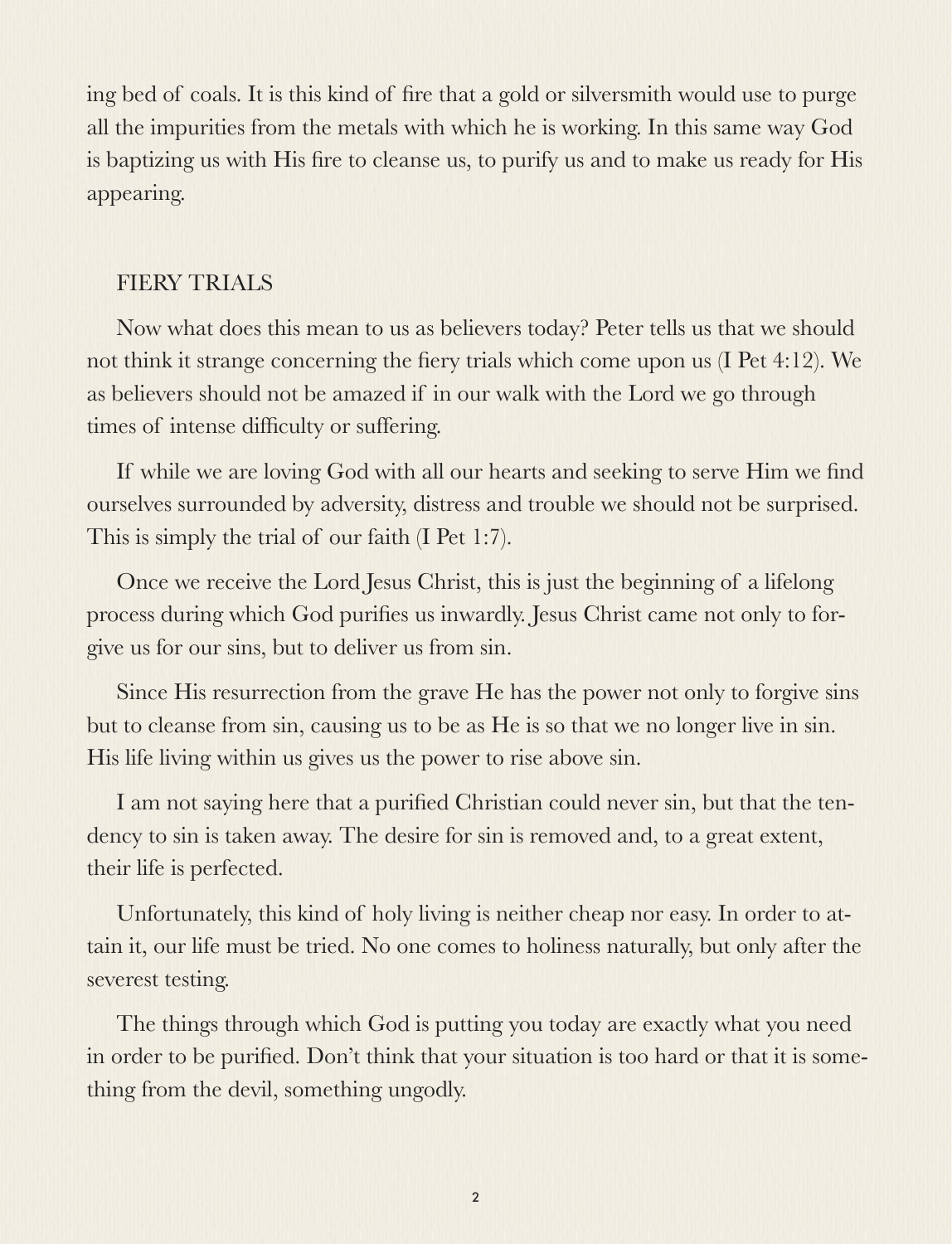No, where you are today is exactly where God wants you to be. The trials which you are enduring are perfect for you in your situation. I believe it was the famous preacher Charles Spurgeon who said something like this: "If God, in His infinite mercy, could find a better place for you to be today, He would have put you there."

The difficulties through which we are passing are designed by God to reach into the core of our being and touch those things which He knows are still fallen, natural and living in enmity with His nature.

If we, by our own power, can extricate ourselves from these dealings – if we can find some way out – this relief will only be temporary. God will again work in our situation and in our environment to bring us back to that point where He can put pressure on that particular area of our life which needs refining.

Some believers, for example, while having difficulties in their marriages, have thought that divorce would be a way of escape from the pressure in which they found themselves.

Later they realized that this was the wrong thing. Second and third marriages began to fall apart in the same way. No happiness or relief is found in many cases because those people were simply running away from the hand of the Lord.

Oh that we could realize that the extreme circumstances through which we are passing are from Him, and that He is allowing these things to come upon us because He loves us and He desires that we would be holy.

He is pouring out His baptism of Holy Spirit fire upon us to purge our lives, to purify us, to burn within us so that only that which is of eternal substance will remain. Instead of complaining and seeking a way out of our trouble, we need to learn to recognize the work of His hand and to thank Him for it.

#### GIVING THANKS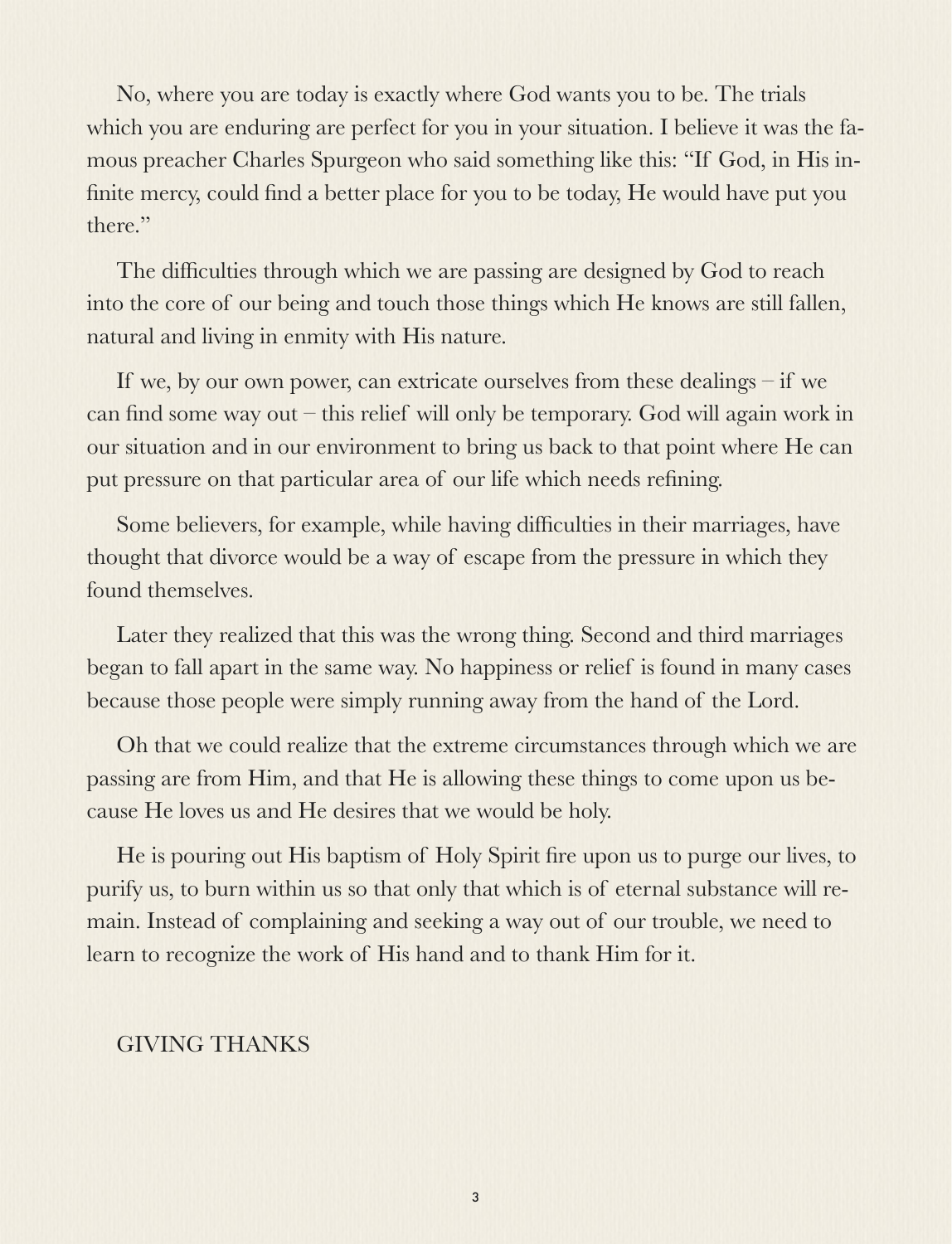The scripture reads, "...in everything give thanks; for this is the will of God in Christ Jesus for you" (I Thess 5:18). In another place it says, "... be thankful" (Col 3:15).

If by His mercy, in the midst of the fire and the torment of some present circumstance in which we find ourselves, we would turn our heart to God and say, "Lord, thank you. Thank you for allowing me to undergo this testing so that I might be purified, so that the dross in my life can be burned away, so that the evil which is in me can be removed and I can be like You."

If we can do this, we will find the help that we need. The scriptures tell us that we, God's people, are being made perfect through suffering.

A friend of mine once told me something which I think I will always remember. She said, "You know our Christianity is not revealed in how we act, but how we react." At the time I wondered why this dear sister was saying this to me.

The true Christian life doesn't consist of learned behavior patterns, but of what we actually are within. It's very easy for us to deceive ourselves and others by pretending to be very holy and religious. It is fairly easy to put on an act.

But nothing will expose our inward condition more than a little pressure. When our wife is angry, the children screaming, the dog barking, the telephone ringing and the food burning on the stove – when we are under intense pressure – it is then that what's inside us comes out.

Many times God will apply pressure to our lives to show us just exactly what we're like, to reveal to us the kind of things that are lurking in our hearts.

He does this for our own good. God is not punishing us. He is loving us. In His infinite mercy He is causing us to see the evil in our own heart so that we can turn it over to Him. Once we are so exposed, we can ask for His forgiveness and yield that portion of our life completely to Him.

Then we can begin cooperating with the workings of His Holy Spirit as He cleanses that sin from our lives. Brothers and sisters, this is God's mercy. The circumstance in which you find yourself just may be the hand of God's love, the ex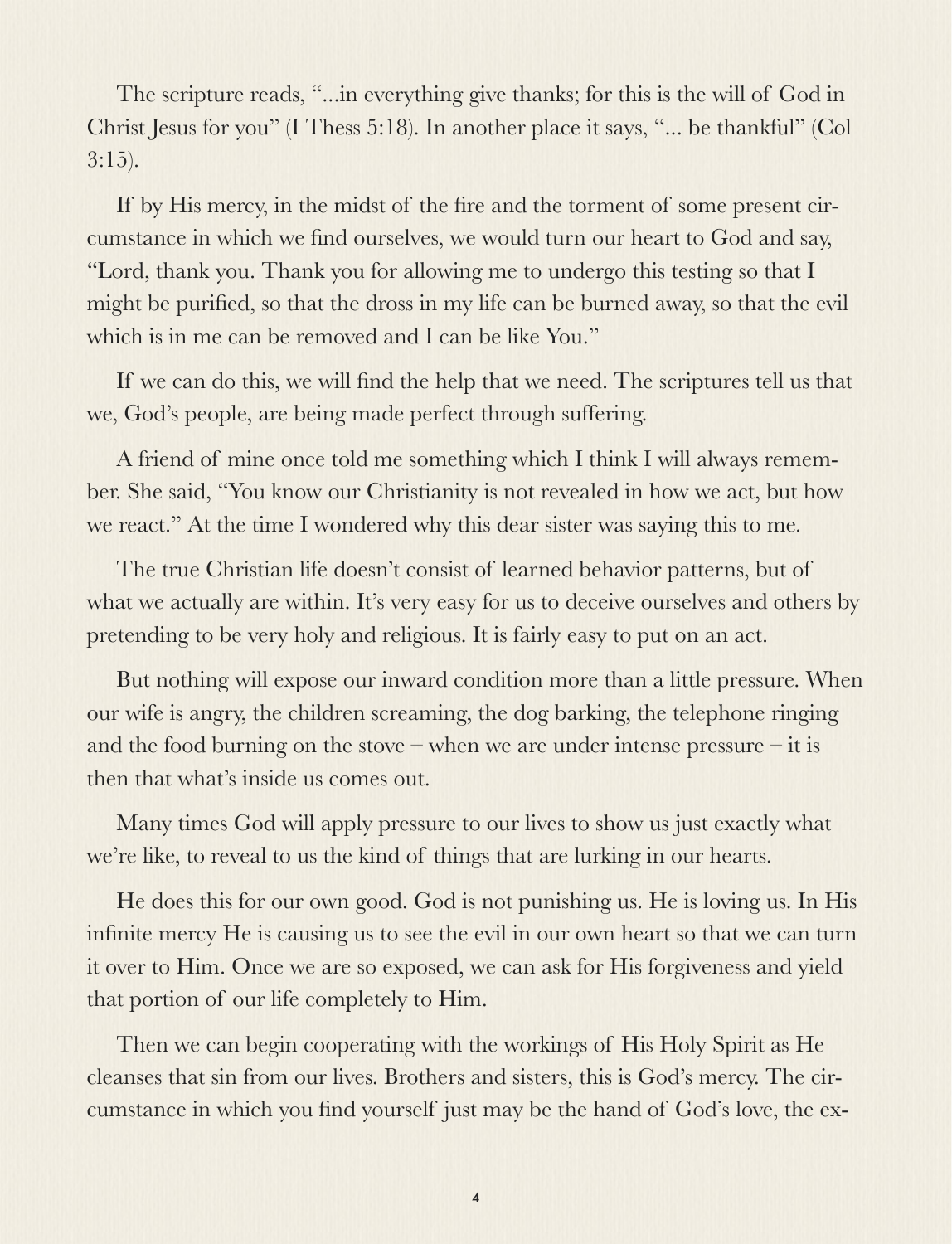pression of His heartfelt affection for you, so that you can gain an eternal weight of glory.

Of course, no suffering seems like very much fun when we're going through it. It is usually difficult and painful. Often we long to get out of the situation and away from the things that are causing us discomfort.

But the true answer rarely lies in escape. It lies instead in turning our hearts to the Lord and finding, like Shadrach, Meshach and Abednego in the midst of the fiery furnace, someone "...like the Son of God" (Dan 3:25).

If when we find ourselves in the midst of fiery, painful, difficult situations, we yield to the Lord and open ourselves to the Holy Spirit, He will fill us, He will strengthen us; He will supply us just enough so that we can get through.

This is the real substance of a victorious Christian life. It is not that we escape. It is not that we learn how to manipulate our environment to keep from being touched by any pain or suffering. It is that we learn in our trials and tribulations to enter into the Spirit, to find a rest in God and to be lifted up above our circumstances by faith.

Many great saints of God down through the centuries have been imprisoned, beaten or even tortured for their faith, and yet have found in the midst of these things a great uplifting. They have found themselves being borne up above their circumstances and their situations.

Some while being burned at the stake experienced their soul being filled with joy and sang praises to their Savior. This is genuine victory over ourselves and the enemy.

We must realize that it is not enough when we find ourselves in difficult circumstances, simply to "undergo." It's not enough just to wait it out and get through to the other side. This kind of Christianity actually does nothing for us.

It is only when we enter into God in the middle of our temptations that we are gaining anything. Simply making it through to the other side does not cause us to be more like Christ.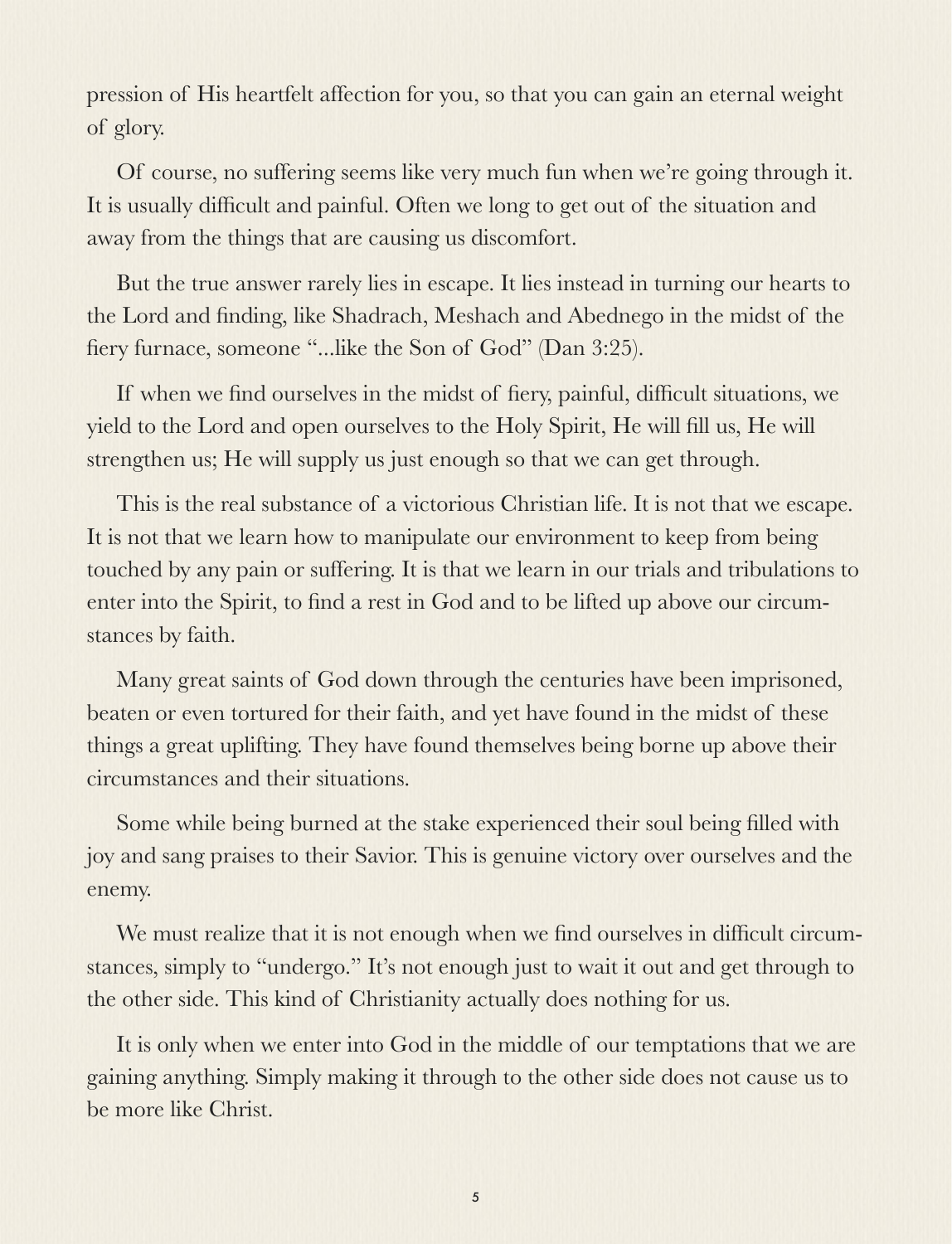Even unbelievers go through painful trials. But when we turn our heart to Jesus, when we thank Him for what is happening, when we yield our being wholly to Him, then and only then is there any eternal change wrought in our being.

#### FIRE FOR PURIFYING

Jesus said: "I have come to bring fire on the earth, and how I wish it were already kindled" (Lk 12:49 NIV)! There is no doubt that God wants to purify His children. He not only wants to save them from what they have done but also from what they are. He wants to purify them inwardly so that they will be of the same nature and substance as He.

Ephesians 5:27 says concerning the church that Jesus desires to "...present her to Himself a glorious church, not having spot or wrinkle or any such thing, but that she should be holy and without blemish."

Such a thing requires the baptism of fire. Not only must we be baptized with the Holy Spirit to fill us with God's life and power, but we also must be baptized with fire – that purifying, refining, inward burning which melts us, changes us, burns away the dross and causes us to be like Him.

When Jesus Christ comes again to dwell among His people, He wants to find them ready. He desires them to be the kind of holy people He can trust and use. He is longing for those with whom He can have intimate communion.

No doubt all of us find these sufferings and trials difficult. Certainly this way is not easy. However, we should know that this purifying process, the trying of our faith, is much more precious than any earthly substance. It is working for us an exceeding and eternal weight of glory.

The sufferings through which we pass in this present time are not worthy to be compared to the glory that is to be revealed in us and through us (Rm 8:18). Our few short years on earth are just a time of preparation for something that is coming which will be of great and unimaginable joy.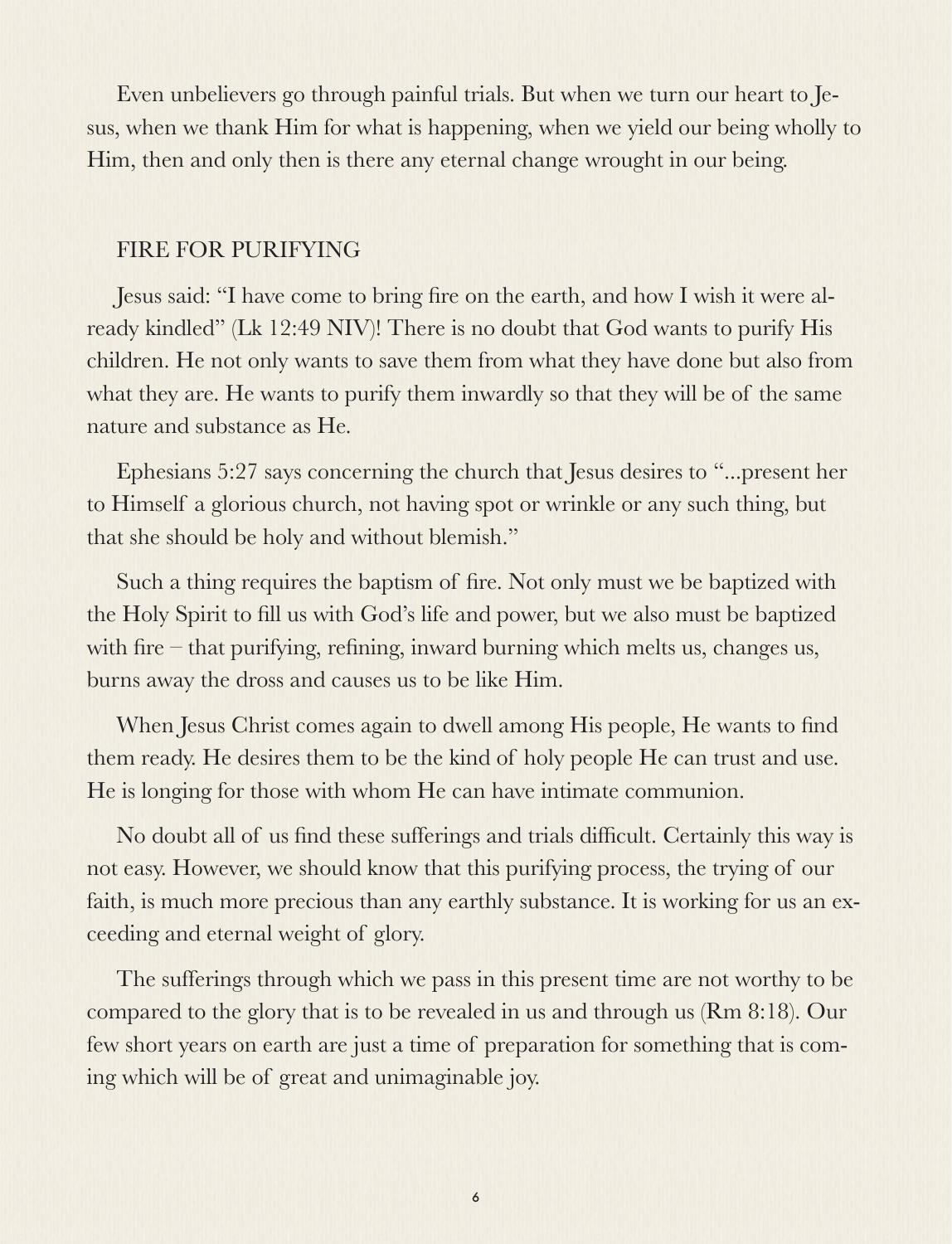Those who submit themselves under the mighty hand of God today will find some day that it has all been more than worth it. What God has wrought in them will have eternal consequences. They will be the ones who are able to experience freely all of what God has prepared for us.

Truly we should not think it strange when difficulties come our way. Rather we should rejoice and be exceeding glad realizing that it is God who is working in us both to will and to do of His good pleasure. It is the loving hand of the Heavenly Father preparing, purifying, and refining us for that glorious day.

I believe that if you are able to turn your heart and give thanks to God for the things that He's doing in your life that you will come to know Him in a way you have never known Him before. If you can praise Him and thank Him for the work that He's doing, instead of murmuring and complaining as the children of Israel did in the wilderness, you will find a supernatural supply of inward strengthening.

Actually, to refuse to recognize the hand of God is rebellion. But to submit to Him, thank Him for our circumstances and look for His grace to endure every situation is the kind of obedience that He desires. And for those who do turn to Him in this way, Christ has a special blessing. He will come and supply them with all that they need to endure in the face of the severest tribulation.

Brother in Christ, do you think your wife is difficult? Sister, do you think your husband is unbearable or that your kids are too much? Do you think that your job is the problem or that you don't make enough money? Let me tell you, God is working in your heart. He is doing something of eternal significance and value. Don't be fooled by the outward appearance of these things, but rather turn to see the invisible hand of God working in your life.

Almost without exception, I have found that when I have had difficulties with other people, I myself had something that needed to change. Many times I have discovered that there was something in me on which God was working – something in my own heart that needed purifying.

I have found that when I got my heart right with God, somehow miraculously, the other people around me with whom I was having difficulty begin to change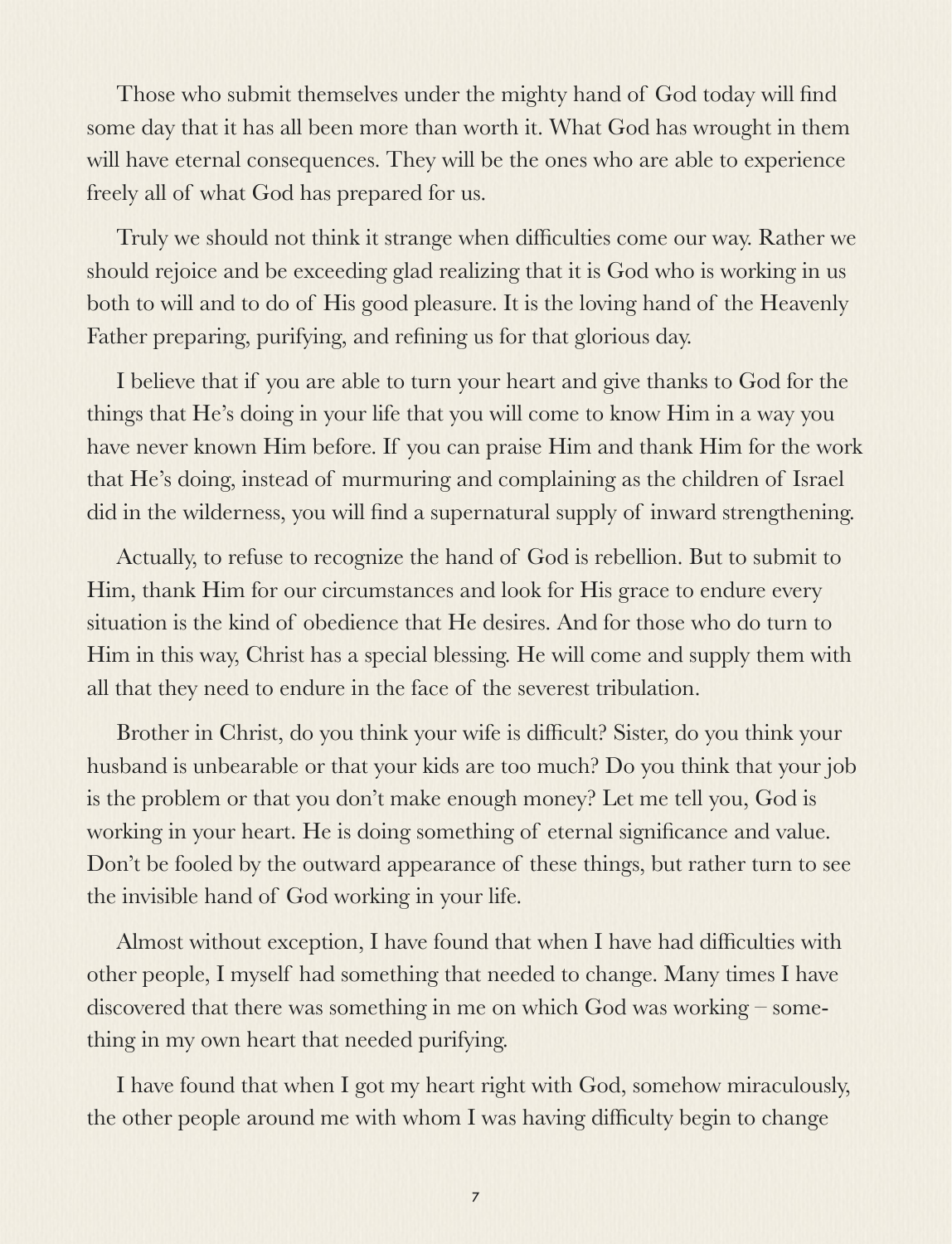also. The scripture truly says: "First remove the plank from your own eye, and then you will see clearly to remove the speck from your brother's eye" (Mt 7:5).

Jesus promises us the baptism of fire. It is through this fire we must be passing if we are going to be ready. We are told that one day when we stand before Him we will be tried by this very same fire (I Cor 3:14). If while we are on this earth we yield to Him and allow Him to purify our lives, the fire of His presence will find nothing to kindle upon in that day. We can stand unscathed and unashamed before our God.

I'm going to close with a picture which I really like from the book of Revelation (Rev 15: 2-4). This passage is about some saints of God who were standing on a sea of glass mingled with fire, singing a victory song to the Lord.

When this world is finished, God's judgment upon rebellious men will have taken two forms – water and fire. But here we see some of God's people who have been so purified that they can stand in the midst of the sea of glass mingled with fire and sing His praises.

The judgments of God have found no place to kindle upon them. They are so purified, so perfected, so yielded to Him, that in the midst of the trial of fire, they can sing and worship. Brothers and sisters, can you do that today?

May the Lord make us some of these.

#### By David W. Dyer

This pamphlet is also included in the book "Seeds" and is available free of charge along with many other writings on the website [www.agrainofwheat.com](http://www.agrainofwheat.com)

Other books by this same author: THY KINGDOM COME